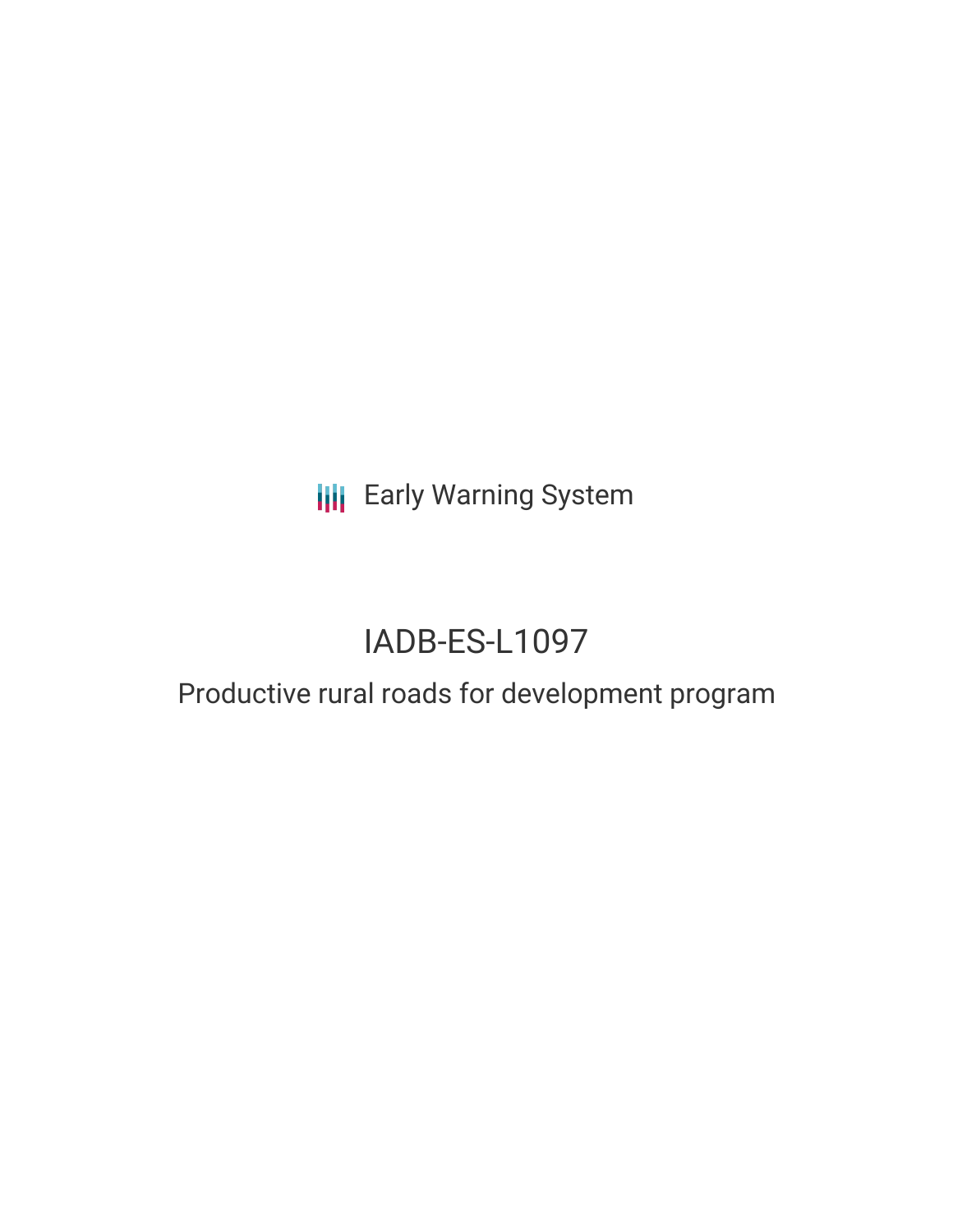

#### **Quick Facts**

| <b>Countries</b>               | El Salvador                                               |
|--------------------------------|-----------------------------------------------------------|
| <b>Specific Location</b>       | Morazán, Chalatenango, San Vicente, La Libertad, Usulután |
| <b>Financial Institutions</b>  | Inter-American Development Bank (IADB)                    |
| <b>Status</b>                  | Proposed                                                  |
| <b>Bank Risk Rating</b>        | B                                                         |
| <b>Sectors</b>                 | Construction, Transport                                   |
| <b>Investment Type(s)</b>      | Loan                                                      |
| <b>Investment Amount (USD)</b> | \$70.00 million                                           |
| <b>Project Cost (USD)</b>      | \$70.00 million                                           |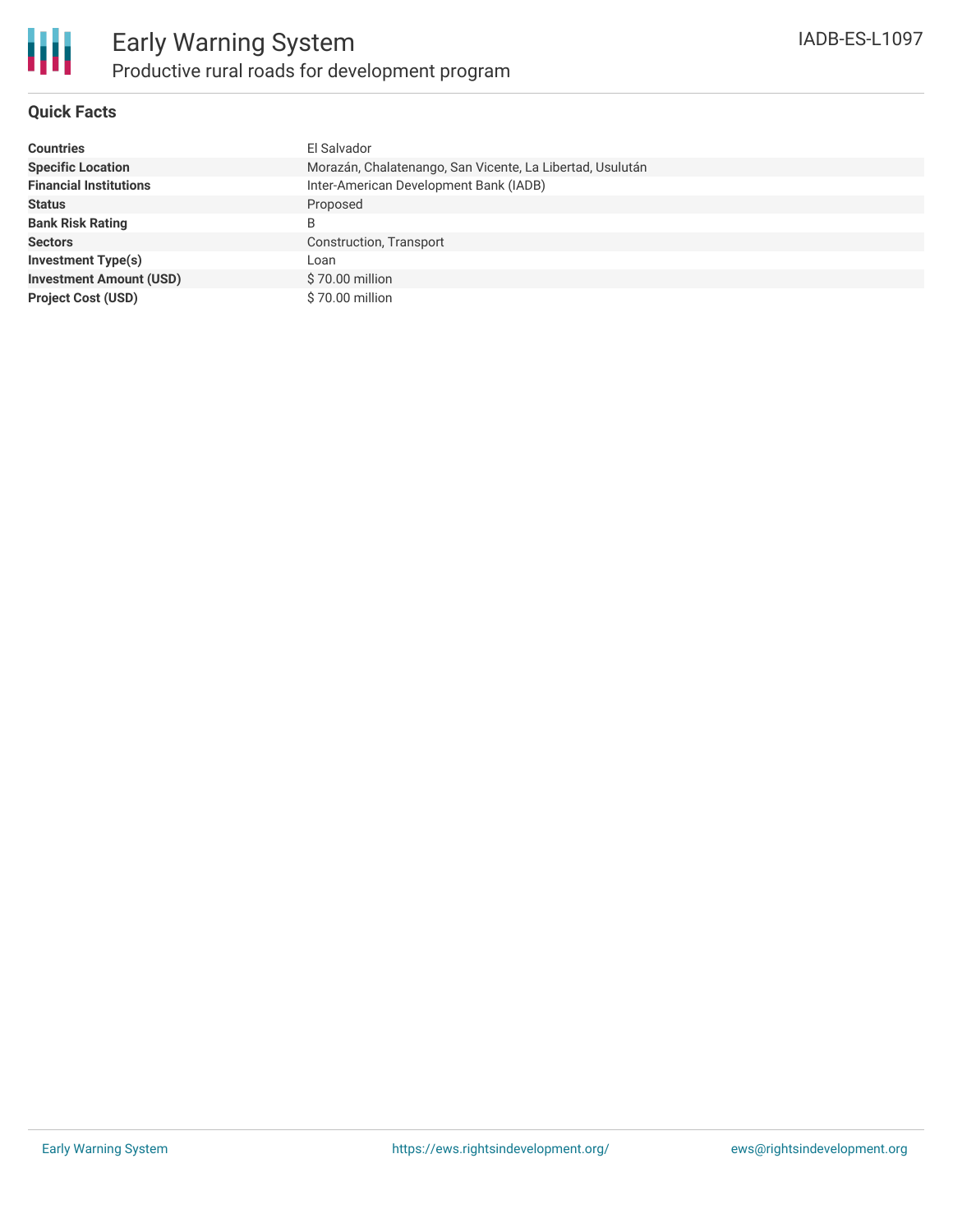

#### **Project Description**

FROM IADB:

This project will support the improvement of the tertiary and rural road network in El Salvador, facilitating the permanent road connectivity in areas where there is high potential to develop productive activities and relatively higher poverty indicators.

This program aims to contribute to poverty reduction and economic development in the rural areas of El Salvador by improving accessibility conditions and facilitating the integration of areas with productive potential with national and international markets. The project specifically will: i) reduce vehicle operating costs and ii) reduce travel times on the rural road sections operated by the project.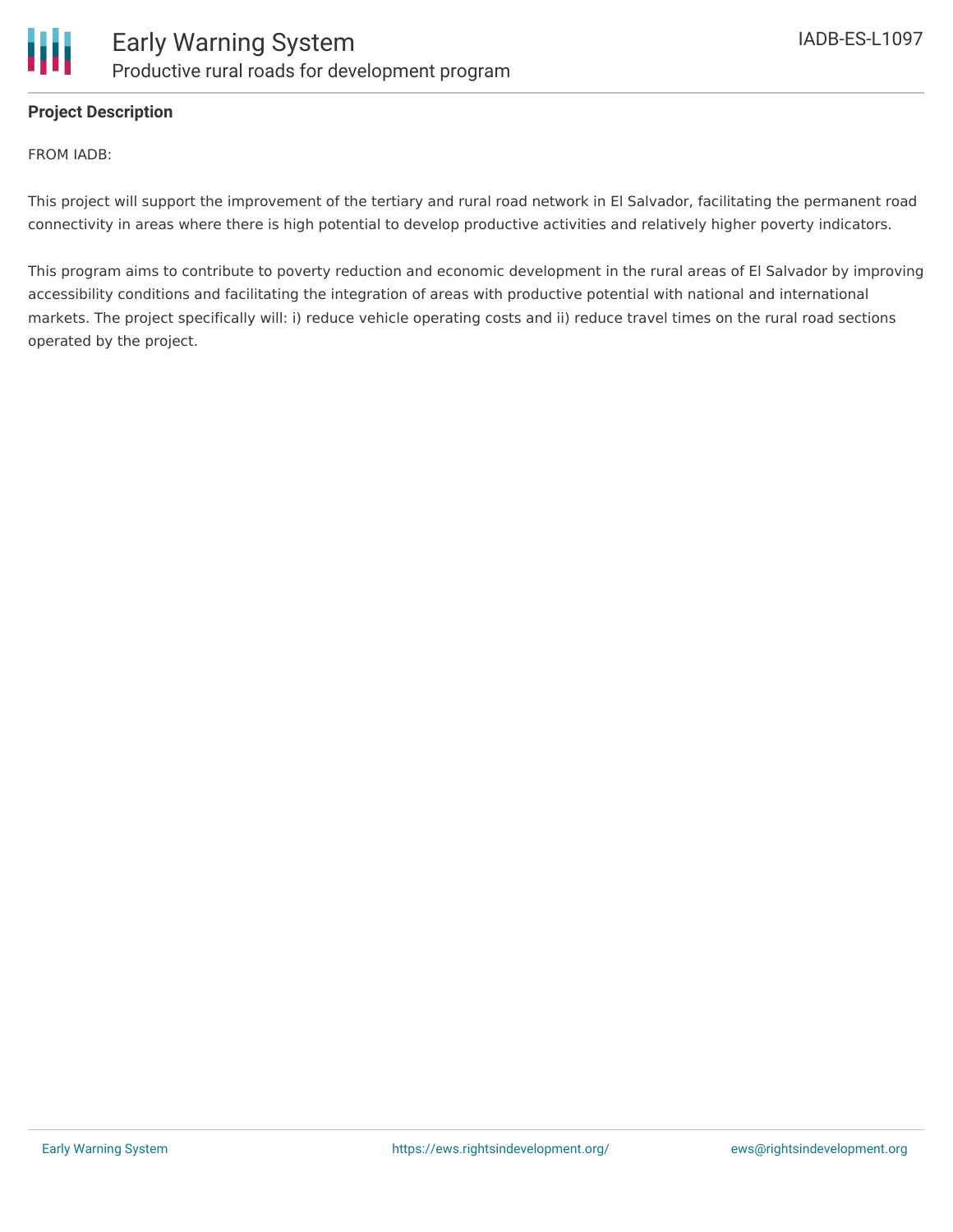

#### **Investment Description**

• Inter-American Development Bank (IADB)

This project is in the form of an investment loan of US\$70 million from the IADB's Ordinary Capital.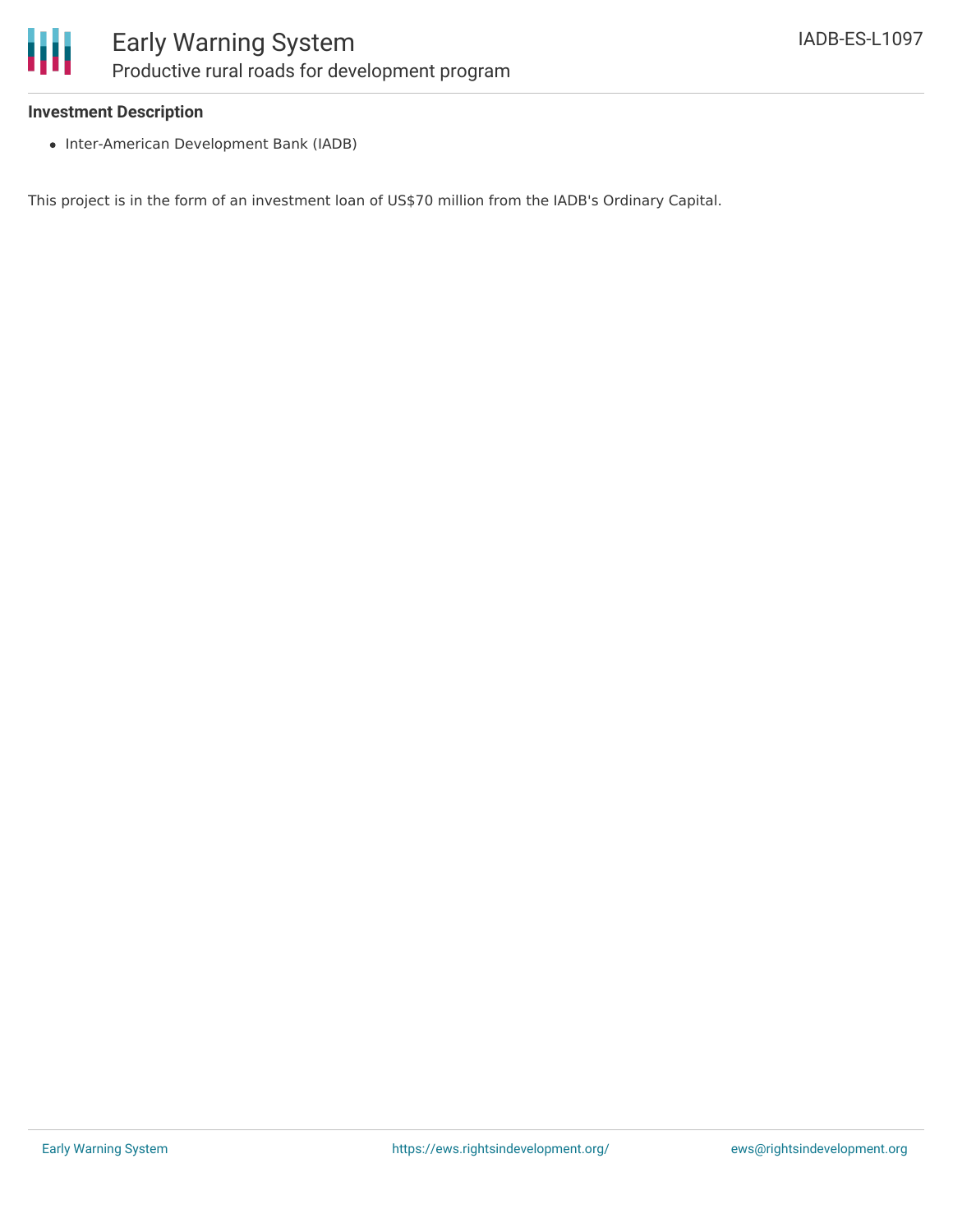

#### **Contact Information**

ACCOUNTABILITY MECHANISM OF IADB

The Independent Consultation and Investigation Mechanism (MICI) is the independent complaint mechanism and fact-finding body for people who have been or are likely to be adversely affected by an Inter-American Development Bank (IDB) or Inter-American Investment Corporation (IIC)-funded project. If you submit a complaint to MICI, they may assist you in addressing the problems you raised through a dispute-resolution process with those implementing the project and/or through an investigation to assess whether the IDB or IIC is following its own policies for preventing or mitigating harm to people or the environment. You can submit a complaint by sending an email to MICI@iadb.org. You can learn more about the MICI and how to file a complaint at http://www.iadb.org/en/mici/mici,1752.html (in English) or http://www.iadb.org/es/mici/mici,1752.html (Spanish).